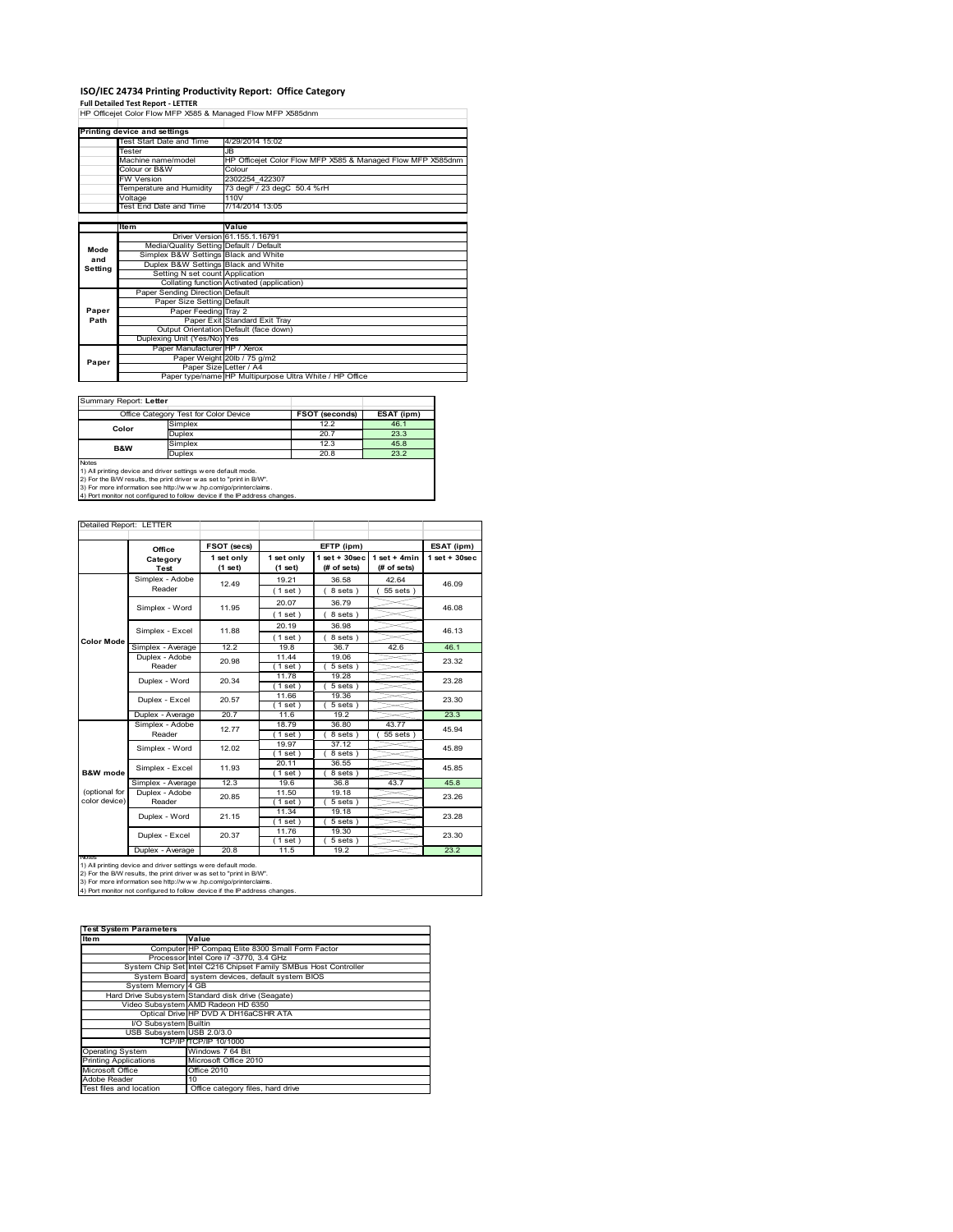## **ISO/IEC 24734 Printing Productivity Report: Office Category Full Detailed Test Report ‐ A4** HP Officejet Color Flow MFP X585 & Managed Flow MFP X585dnm

|         | Printing device and settings            |                                                             |
|---------|-----------------------------------------|-------------------------------------------------------------|
|         | Test Start Date and Time                | 4/29/2014 15:02                                             |
|         | Tester                                  | JB.                                                         |
|         | Machine name/model                      | HP Officejet Color Flow MFP X585 & Managed Flow MFP X585dnm |
|         | Colour or B&W                           | Colour                                                      |
|         | <b>FW Version</b>                       | 2302254 422307                                              |
|         | Temperature and Humidity                | 73 degF / 23 degC 50.4 %rH                                  |
|         | Voltage                                 | 110V                                                        |
|         | Test End Date and Time                  | 7/14/2014 13:05                                             |
|         |                                         |                                                             |
|         | Item                                    | Value                                                       |
|         |                                         | Driver Version 61.155.1.16791                               |
| Mode    | Media/Quality Setting Default / Default |                                                             |
| and     | Simplex B&W Settings Black and White    |                                                             |
| Setting | Duplex B&W Settings Black and White     |                                                             |
|         | Setting N set count Application         |                                                             |
|         |                                         | Collating function Activated (application)                  |
|         | Paper Sending Direction Default         |                                                             |
|         | Paper Size Setting Default              |                                                             |
| Paper   | Paper Feeding Tray 2                    |                                                             |
| Path    |                                         | Paper Exit Standard Exit Tray                               |
|         |                                         | Output Orientation Default (face down)                      |
|         | Duplexing Unit (Yes/No) Yes             |                                                             |
|         | Paper Manufacturer HP / Xerox           |                                                             |
| Paper   |                                         | Paper Weight 20lb / 75 g/m2                                 |
|         | Paper Size Letter / A4                  |                                                             |
|         |                                         | Paper type/name HP Multipurpose Ultra White / HP Office     |

**FSOT (seconds) ESAT (ipm)**<br>
Simplex 12.7 44.1 Simplex 21.7 44.1<br>
Duplex 21.4 22.8<br>
Simplex 12.3 44.1 Simplex 12.3 44.1<br>Duplex 21.6 22.9 Summary Report: **A4** Office Category Test for Color Device **Colour B&W**

Notes<br>1) All printing device and driver settings were default mode.<br>2) For the B/W results, the print driver was set to "print in B/W".<br>3) For more information see http://www.hp.com/go/printerclaims.<br>4) Por monitor not con

| Detailed Report: A4            |                                   |                       |                       |                                   |                               |                   |
|--------------------------------|-----------------------------------|-----------------------|-----------------------|-----------------------------------|-------------------------------|-------------------|
|                                |                                   | FSOT (secs)           |                       | EFTP (ipm)                        |                               | ESAT (ipm)        |
|                                | Office<br>Category<br><b>Test</b> | 1 set only<br>(1 set) | 1 set only<br>(1 set) | $1$ set + $30$ sec<br>(# of sets) | $1$ set + 4min<br>(# of sets) | $1$ set $+30$ sec |
|                                | Simplex - Adobe<br>Reader         | 13.36                 | 17.98<br>(1 set)      | 34.30<br>7 sets)                  | 41.23<br>$49$ sets $)$        | 43.69             |
|                                | Simplex - Word                    | 12.27                 | 19.54<br>$1$ set $)$  | 35.48<br>8 sets)                  |                               | 43.66             |
| Colour                         | Simplex - Excel                   | 12.38                 | 19.38<br>(1 set)      | 35.45<br>8 sets)                  |                               | 44.96             |
| Mode                           | Simplex - Average                 | 12.7                  | 18.9                  | 35.0                              | 41.2                          | 44.1              |
|                                | Duplex - Adobe<br>Reader          | 21.75<br>21.23        | 11.02<br>$1$ set)     | 17.78<br>4 sets)                  |                               | 22.82             |
|                                | Duplex - Word                     |                       | 11.28<br>$1$ set)     | 18.86<br>$5 sets$ )               |                               | 22.96             |
|                                | Duplex - Excel                    | 21.00                 | 11.42<br>(1 set)      | 18.82<br>$5 sets$ )               |                               | 22.82             |
|                                | Duplex - Average                  | 21.4                  | 11.2                  | 18.4                              |                               | 22.8              |
|                                | Simplex - Adobe<br>Reader         | 12.49                 | 19.21<br>$1$ set)     | 35.66<br>8 sets)                  | 40.37<br>$52$ sets)           | 44.13             |
|                                | Simplex - Word                    | 12.20                 | 19.66<br>$1$ set)     | 35.30<br>8 sets)                  |                               | 44.12             |
| <b>B&amp;W</b> mode            | Simplex - Excel                   | 12.13                 | 19.78<br>$1$ set)     | 35.83<br>8 sets)                  |                               | 44.14             |
|                                | Simplex - Average                 | 12.3                  | 19.5                  | 35.5                              | 40.3                          | 44.1              |
| (optional for<br>color device) | Duplex - Adobe<br>Reader          | 21.83                 | 10.98<br>$1$ set)     | 18.62<br>$5 sets$ )               |                               | 22.92             |
|                                | Duplex - Word                     | 21.59                 | 11.10<br>$1$ set)     | 17.86<br>4 sets)                  |                               | 22.82             |
|                                | Duplex - Excel                    | 21.10                 | 11.36<br>$1$ set)     | 18.08<br>$4 sets$ )               |                               | 22.96             |
|                                | Duplex - Average                  | 21.6                  | 11.1                  | 18.1                              |                               | 22.9              |

notes<br>1) All printing device and driver settings were default mode.<br>2) For the B/W results, the print driver was set to "print in B/W".<br>3) For more information see http://www.hp.com/go/printerclaims.<br>4) Por more informatio

| <b>Test System Parameters</b> |                                                                 |
|-------------------------------|-----------------------------------------------------------------|
| <b>Item</b>                   | Value                                                           |
|                               | Computer HP Compaq Elite 8300 Small Form Factor                 |
|                               | Processor Intel Core i7 -3770, 3.4 GHz                          |
|                               | System Chip Set Intel C216 Chipset Family SMBus Host Controller |
|                               | System Board system devices, default system BIOS                |
| System Memory 4 GB            |                                                                 |
|                               | Hard Drive Subsystem Standard disk drive (Seagate)              |
|                               | Video Subsystem AMD Radeon HD 6350                              |
|                               | Optical Drive HP DVD A DH16aCSHR ATA                            |
| I/O Subsystem Builtin         |                                                                 |
| USB Subsystem USB 2.0/3.0     |                                                                 |
|                               | TCP/IP TCP/IP 10/1000                                           |
| <b>Operating System</b>       | Windows 7 64 Bit                                                |
| <b>Printing Applications</b>  | Microsoft Office 2010                                           |
| Microsoft Office              | Office 2010                                                     |
| Adobe Reader                  | 10                                                              |
| Test files and location       | Office category files, hard drive                               |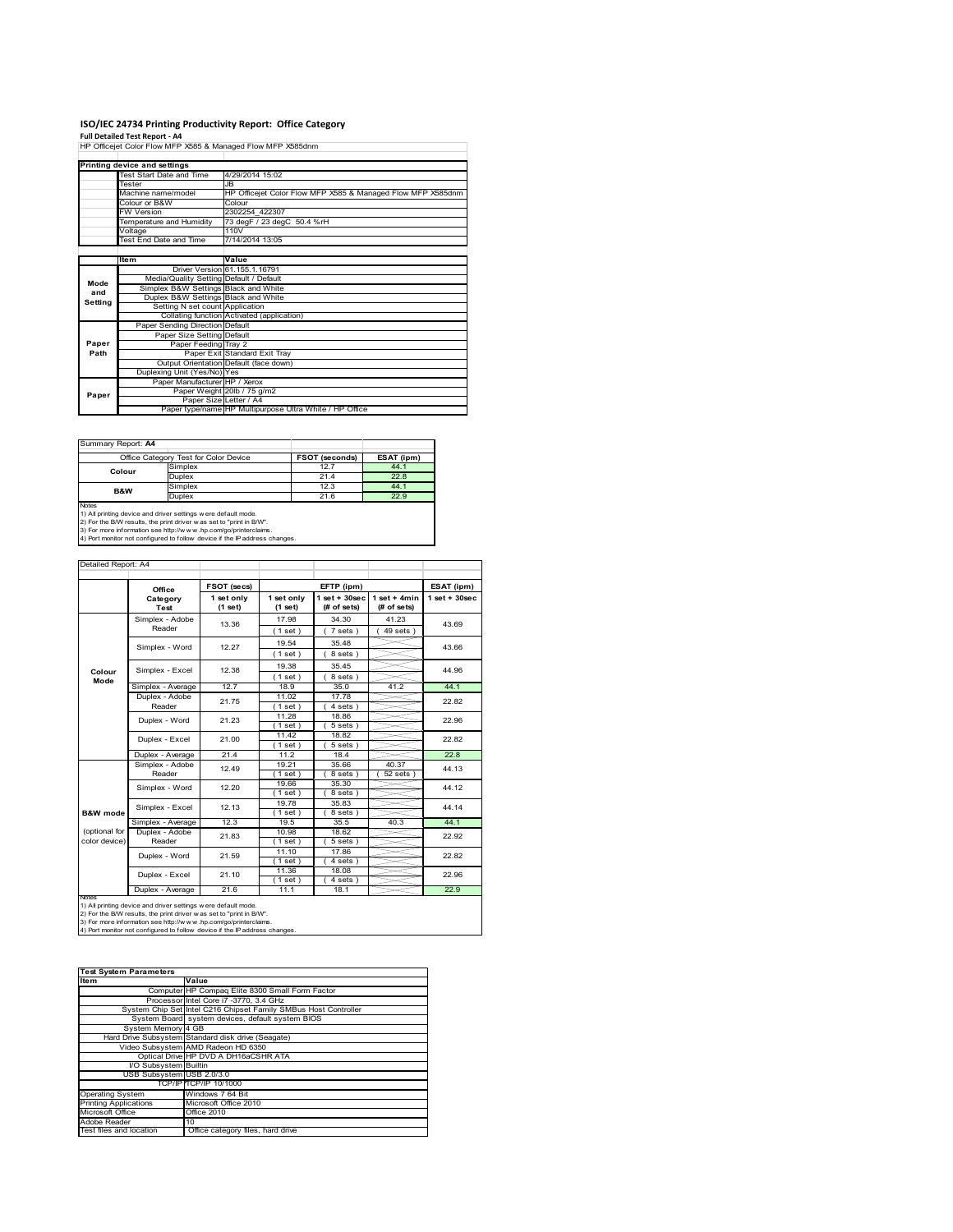## **ISO/IEC 29183 Copy Productivity Report**

**Full Detailed Test Report ‐ LETTER** HP Officejet Color Flow MFP X585 & Managed Flow MFP X585dnm

|           | <b>Machine Setup Information</b>        |                                                                                |
|-----------|-----------------------------------------|--------------------------------------------------------------------------------|
|           | Test Start Date and Time 5/1/2014 10:22 |                                                                                |
|           | <b>Tester</b> JB                        |                                                                                |
|           |                                         | Machine name/model HP Officejet Color Flow MFP X585 & Managed Flow MFP X585dnm |
|           | Colour or B&W Colour                    |                                                                                |
|           |                                         | FW Version 2302254 422307                                                      |
|           | Configuration (options) Not Specified   |                                                                                |
|           |                                         | Temperature and Humidity 72 degF / 22 degC 50.81 %rH                           |
|           | Test End Date and Time: 7/15/2014 14:39 |                                                                                |
|           |                                         |                                                                                |
|           | Pre-set Item                            | Pre-set Value                                                                  |
|           | Output Resolution Default               |                                                                                |
|           | <b>Output Quality Default</b>           |                                                                                |
| Mode      |                                         | Copying Mode Colour for Colour and B&W for B&W                                 |
|           | Auto Density Adjustment Default         |                                                                                |
|           |                                         | Collating function Set in Control Panel                                        |
| Paper     | Paper Sending Direction Default         |                                                                                |
|           | Paper Type Setting Default              |                                                                                |
| Paper     | Paper Feeding Tray 2                    |                                                                                |
| Path      | Paper Exit Default                      |                                                                                |
|           |                                         | Face Up Exit Default (face down)                                               |
|           | <b>Fixing Capability Default</b>        |                                                                                |
| Temporary | Image Quality Stability Default         |                                                                                |
| Stop      | Capacity of Paper Default               |                                                                                |
|           | Others None                             |                                                                                |
|           |                                         |                                                                                |
|           | Paper Manufacturer HP / Xerox           |                                                                                |
| Paper     |                                         | Paper Weight 20lb / 75 g/m2                                                    |
|           | Paper Size Letter / A4                  |                                                                                |
|           |                                         | Paper type/name HP Multipurpose Ultra White / HP Office                        |

| Summary Report: Letter |              |             |
|------------------------|--------------|-------------|
|                        |              |             |
|                        | <b>sFCOT</b> | sESAT (ipm) |
| Color                  | 9.8          | 45.4        |
| B&W                    | 9.5          | 45.4        |
| <b>Nickon</b>          |              |             |

Notes<br>First Copy Out and Copy Speed measured using ISO/IEC 29183, excludes first set of test<br>documents. For more information see http://www..hp.com/go/printerclaims. Exact speed varies

depending on the system configuration and document.<br>Only Target A w as used, all test documents have the same Saturated throughput. Reference<br>ISO/IEC29183:2010 Clause 5, Sections 5.3.1 and 5.3.2

| Detailed Report: LETTER |         |              |       |             |                |             |
|-------------------------|---------|--------------|-------|-------------|----------------|-------------|
|                         |         |              |       |             |                |             |
|                         | Target  | sFCOT (secs) |       | sEFTP (ipm) |                | sESAT (ipm) |
|                         |         |              | 1copy | 1copy+30sec | 1copy+4minutes |             |
|                         | A       | 9.86         | 6.08  | 38.48       | 43.00          | 45.43       |
|                         |         |              |       | 37 sets     | 286 sets       |             |
|                         | B       | 10.16        | 5.91  | 38.04       |                | 45.76       |
|                         |         |              |       | 38 sets     |                |             |
| Color                   | C       | 9.55         | 6.28  | 38.61       |                | 45.50       |
|                         |         |              |       | 38 sets     |                |             |
|                         | D       | 9.55         | 6.28  | 34.32       |                | 44.16       |
|                         |         |              |       | 37 sets     |                |             |
|                         | Average | 9.8          | 6.1   | 38.5        | 43.0           | 45.4        |
|                         | A       | 9.46         | 6.33  | 38.18       | 43.34          | 45.95       |
|                         |         |              |       | 38 sets     | 289 sets       |             |
|                         | B       | 9.47         | 6.33  | 38.71       |                | 45.73       |
|                         |         |              |       | 37 sets     |                |             |
| <b>B&amp;W</b>          | C       | 9.49         | 6.31  | 38.10       |                | 44.69       |
|                         |         |              |       | 38 sets     |                |             |
|                         |         | D<br>9.45    | 6.35  | 37.63       |                | 45.05       |
|                         |         |              |       | 38 sets     |                |             |
|                         | Average | 9.5          | 6.3   | 38.2        | 43.3           | 45.4        |

### Notes

First Copy Out and Copy Speed measured using ISO/IEC 29183, excludes first set of test documents. For more information see<br>http://www.hp.com/go/printerclaims. Exact speed varies depending on the system configuration and do